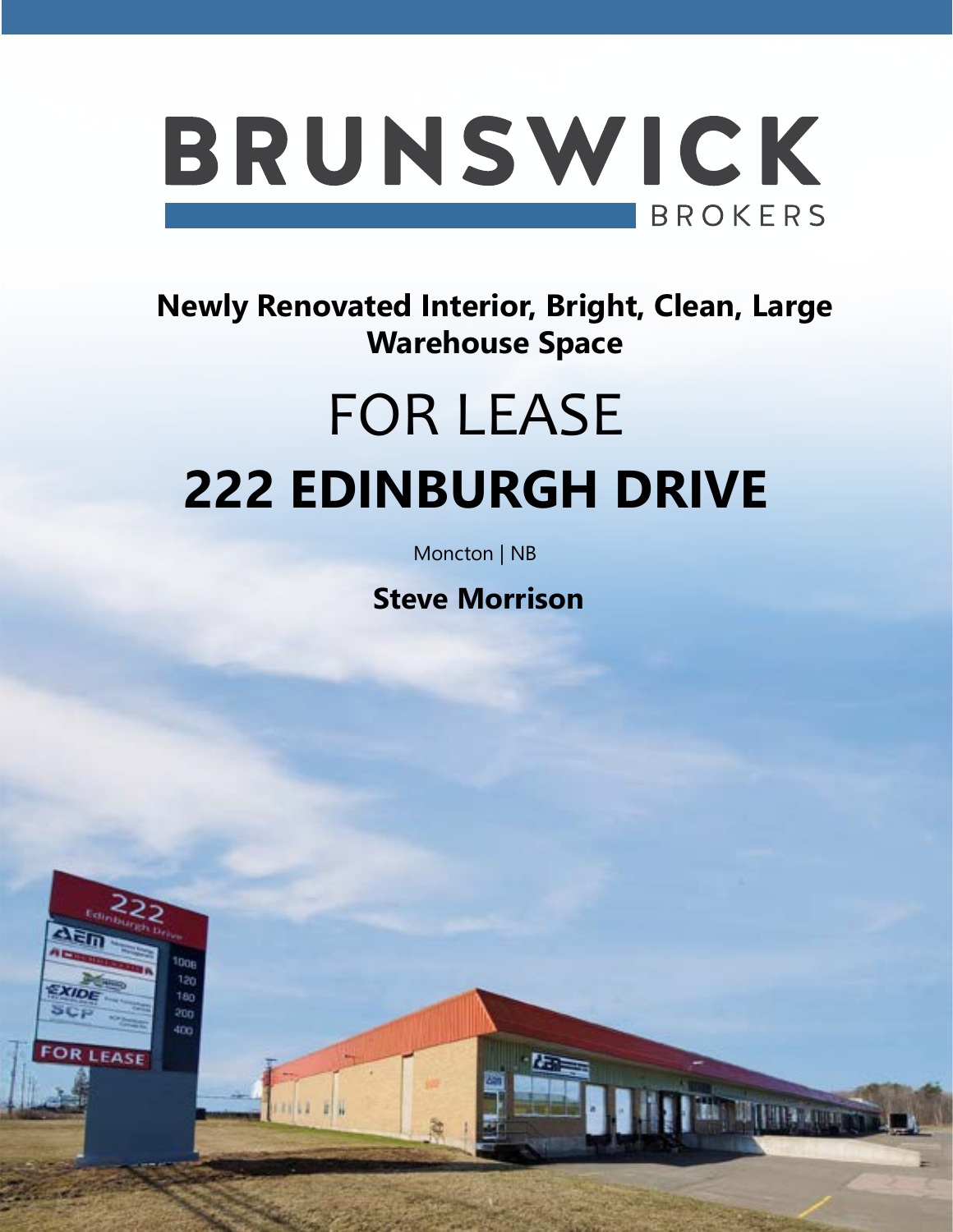### 222 Edinburgh Drive | Moncton, NB Steve Morrison



### STARTING BASE RENT \$6.50 psf ADDITIONAL RENT \$3.91 psf Property Highlights

Located in the Moncton Industrial Park just 5 minutes from Downtown and 2 Minutes to the Trans Canada Highway, this well-maintained professionally managed property, has undergone an unparalleled renovation of the interiors including bright, high efficiency lighting in the warehouse and completely redone, clean, modern, office spaces.

With  $+/-$  70 exterior surface parking stalls, and multiple dock level doors with option to ramp to grade, high ceilings, and exterior storage potential, this property checks many boxes. Take a moment to view the virtual tour from the comfort of your desk and schedule a viewing today.





**Steve Morrison** (506) 381-5885 Moncton, NB smorrison@bbrokers.ca www.bbrokers.ca 633 Main Street, Suite 420 E1C 9X9

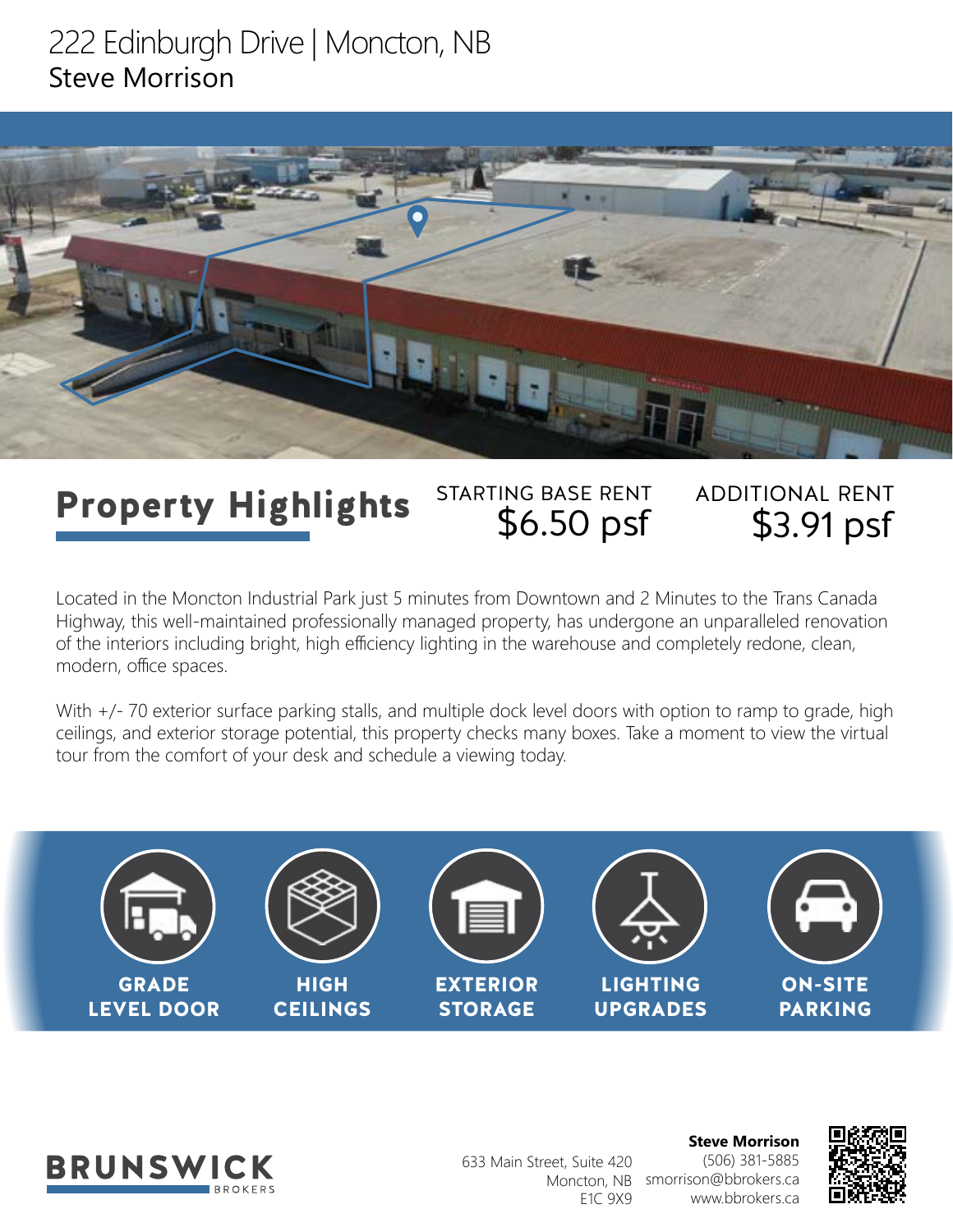### 222 Edinburgh Drive | Moncton, NB Steve Morrison



## Property Details

AVAILABLE IMMEDIATELY

| <b>YEAR BUILT</b>           | 1977, with an addition in 1990                               |
|-----------------------------|--------------------------------------------------------------|
| <b>BUILDING SIZE</b>        | 94,292 sf                                                    |
| <b>LOT SIZE</b>             | 8.60 acres                                                   |
| <b>ZONING</b>               | IP - Industrial                                              |
| <b>MAX CONTIGUOUS SPACE</b> | 11,409 sf                                                    |
| <b>MIN DIVISIBLE SPACE</b>  | 11,409 sf                                                    |
| <b>CLEAR HEIGHT</b>         | 18 <sub>ft</sub>                                             |
| SIZE(S) AVAILABLE           | Suite 120: 11,409 sf (Virtual Tour)                          |
|                             | Note: Options to demise (call the listing agent for details) |
| <b>OVERHEAD DOOR</b>        | 1 Dock (10') / 1 Grade (10')                                 |
| <b>PARKING</b>              | Ample on-site surface parking (~70 stalls)                   |
| <b>SPRINKLERED</b>          | Yes                                                          |
| <b>LOADING</b>              | Suite 120: 1 x grade level, 1 x dock level                   |
| <b>ELECTRICAL</b>           | 12.47KV 3-Phase                                              |



**Steve Morrison** (506) 381-5885 Moncton, NB smorrison@bbrokers.ca www.bbrokers.ca 633 Main Street, Suite 420 E1C 9X9

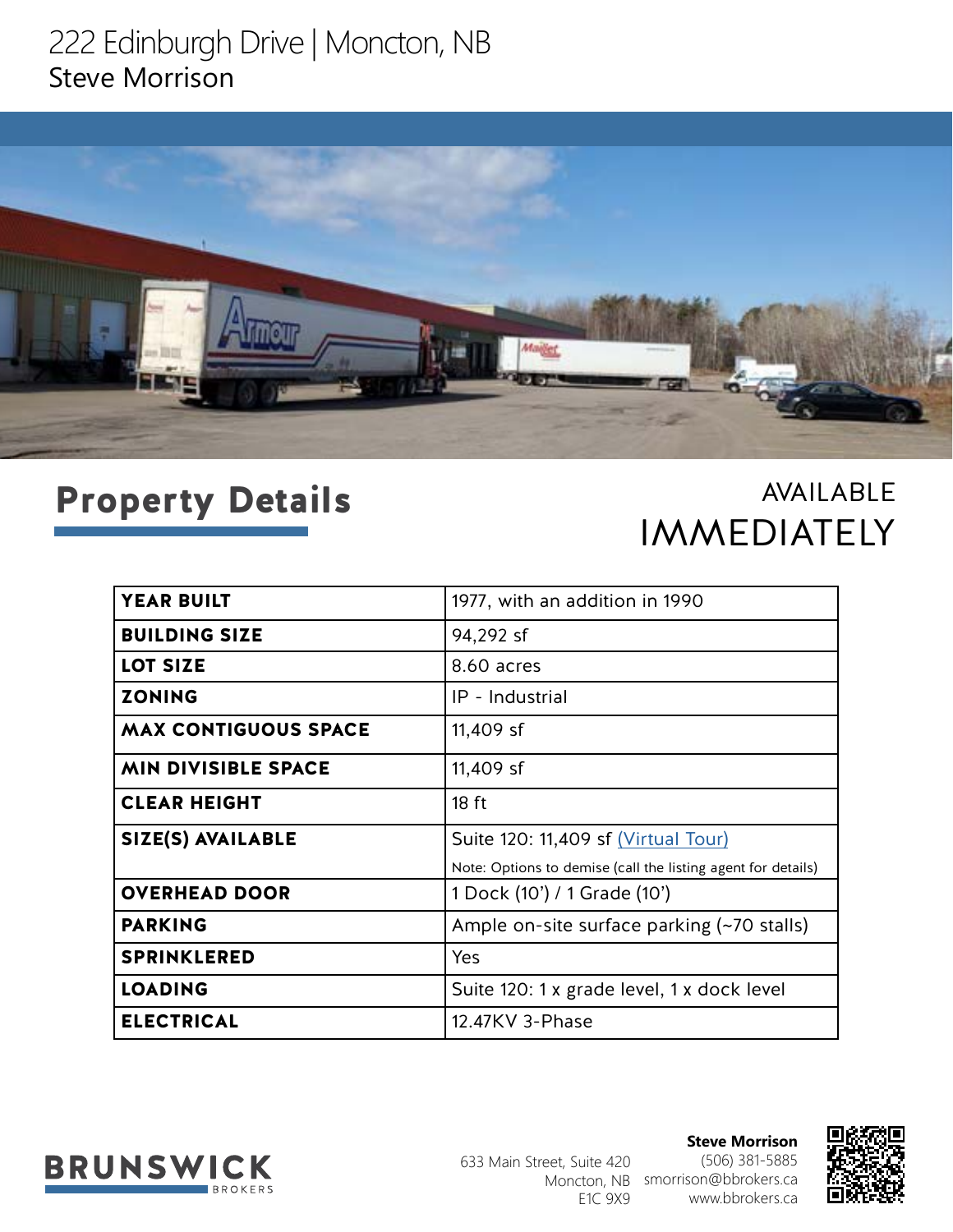### 222 Edinburgh | Moncton, NB Steve Morrison



# Aerial View





633 Main Street, Suite 420 E1C 9X9

**Steve Morrison** (506) 381-5885 Moncton, NB smorrison@bbrokers.ca www.bbrokers.ca

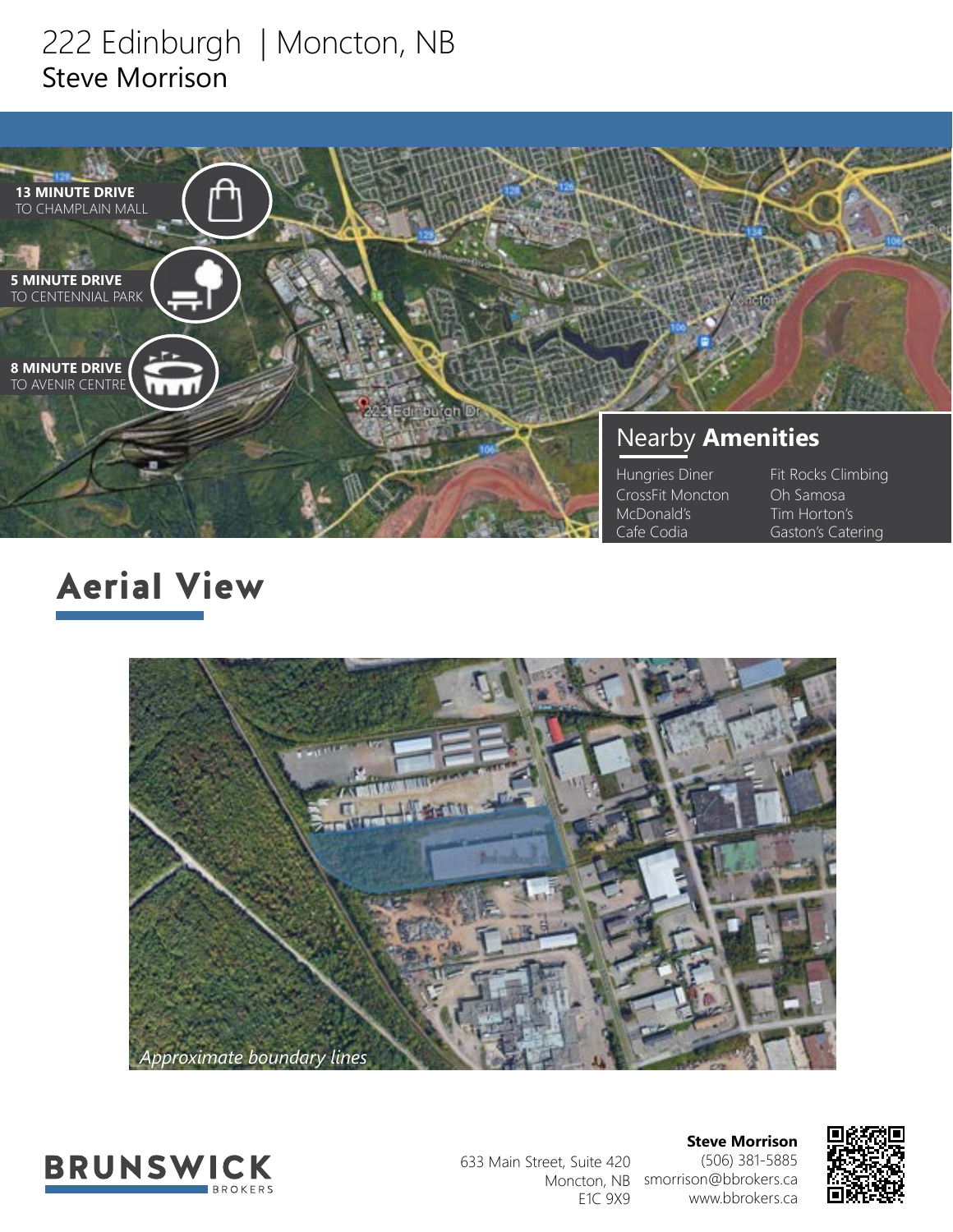### Property Photos 222 Edinburgh Drive | Moncton, NB Steve Morrison

UNIT 120







**Steve Morrison** (506) 381-5885 Moncton, NB smorrison@bbrokers.ca www.bbrokers.ca 633 Main Street, Suite 420 E1C 9X9

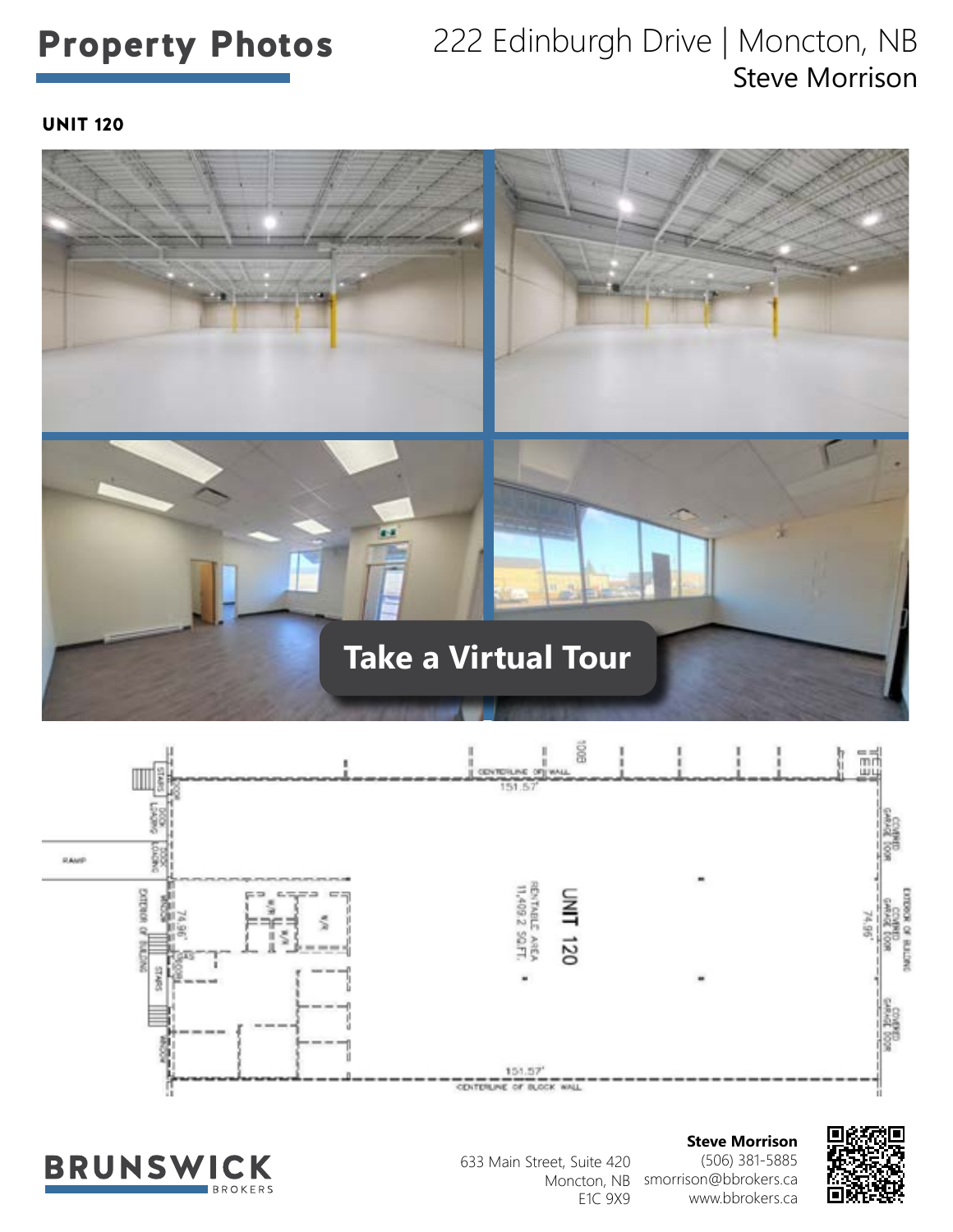### Property Photos 222 Edinburgh Drive | Moncton, NB Steve Morrison





633 Main Street, Suite 420 E1C 9X9

**Steve Morrison** (506) 381-5885 Moncton, NB smorrison@bbrokers.ca www.bbrokers.ca